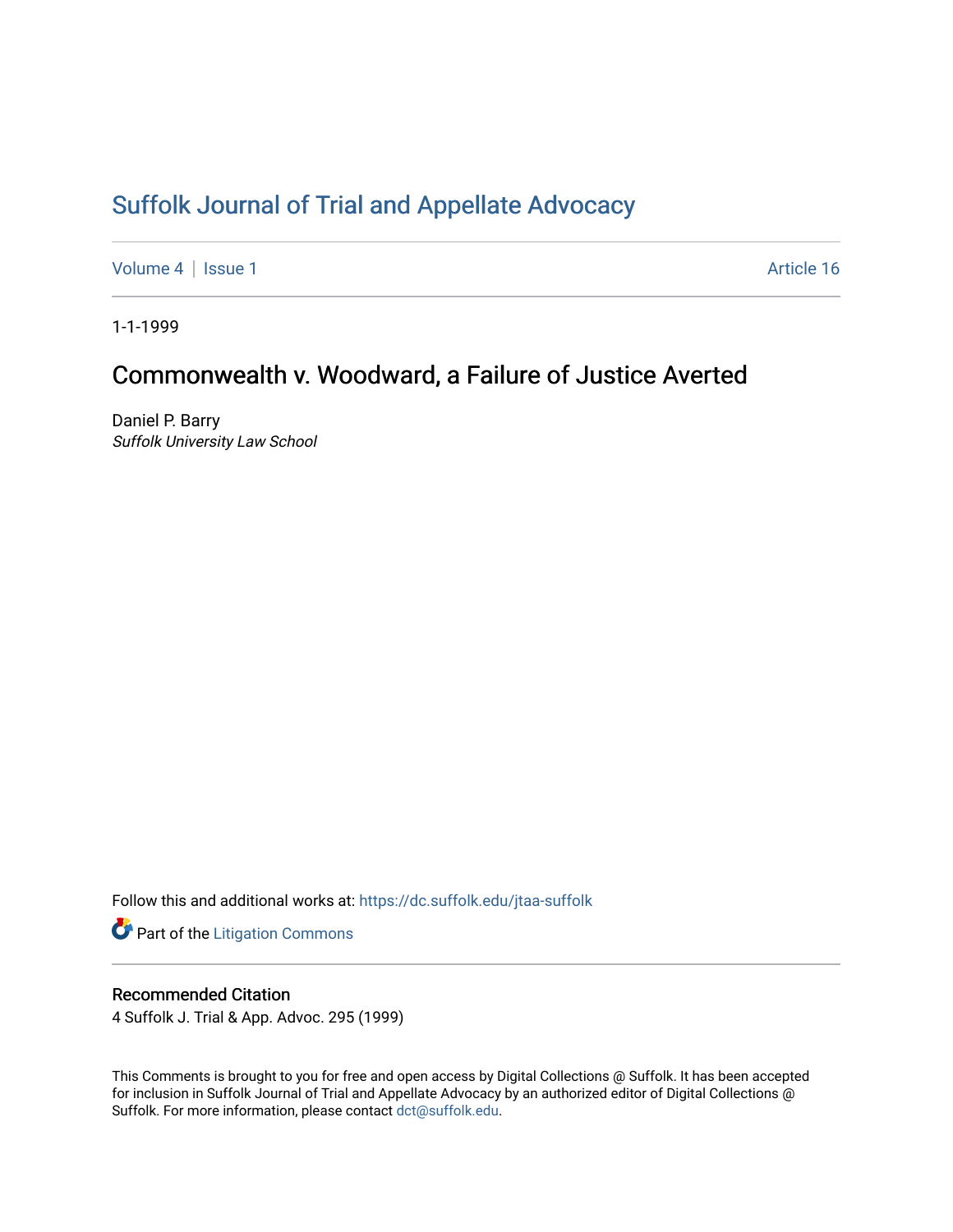## *COMMONWEALTH v. WOODWARD,* A **FAILURE** OF **JUSTICE** AVERTED

*"The search is not for justice, but rather for that rare collection of circumstances, the grave failure of justice.*<sup> $'$ </sup>

#### **I. INTRODUCTION**

In *Commonwealth v. Woodward,2* the Supreme Judicial Court **("SJC")** of Massachusetts held that the trial judge acted within his discretion under Rule **25(b)(2)** of the Massachusetts Rule of Criminal Procedure (MRCP) in reducing the defendant's verdict from second degree murder to involuntary manslaughter.<sup>3</sup> Rule  $25(b)(2)$  allows a trial judge to modify a jury's verdict of guilty in a criminal case.<sup>4</sup> The **SJC** defended the trial judge's discretion in determining that the evidence as a whole "comported more closely" with involuntary manslaughter than with second degree murder.<sup>5</sup>

This comment examines a trial court judge's discretion to invoke Rule **25(b)(2),** and how the trial judge in *Woodward used* this discretion. Part II of the comment traces the history of Rule **25(b)(2)** and the history of the *Woodward* case.<sup>6</sup> Part III provides a detailed analysis of Rule **25(b)(2)** and how the trial judge applied it in the

Commonwealth v. Woodward, No. **97-0433, 1997** WL 694119, at **\*7** (Mass. Super. Nov. **10, 1997).**

<sup>2</sup> 427 Mass. 659, 694 N.E.2d 1277 (1998).

**<sup>3</sup>**Woodward, 427 Mass. 659, 694 N.E.2d 1277 (1998).

 $4$  MASS. R. CRIM. P. 25(b)(2) reads in part:

[I]f a verdict of guilty is returned, the judge may on motion set aside the verdict and order a new trial, or order the entry of a finding of not guilty, or order the entry of a finding of guilty of any offense included in the offense charged in the indictment or complaint.

*Id.*

**5** *See* Woodward, 427 Mass. at 671, 694 N.E.2d at 1287 (quoting Commonwealth v. Keough 385 Mass. 314, 320, 431 N.E.2d 915, 919 (1982)); Commonwealth v. McCarthy, 375 Mass. 409, 416, 378 N.E.2d 429, 433 (1978) (holding trial judge not required to base decision on particular legal error at trial).

**6** *See infra* notes 9-34.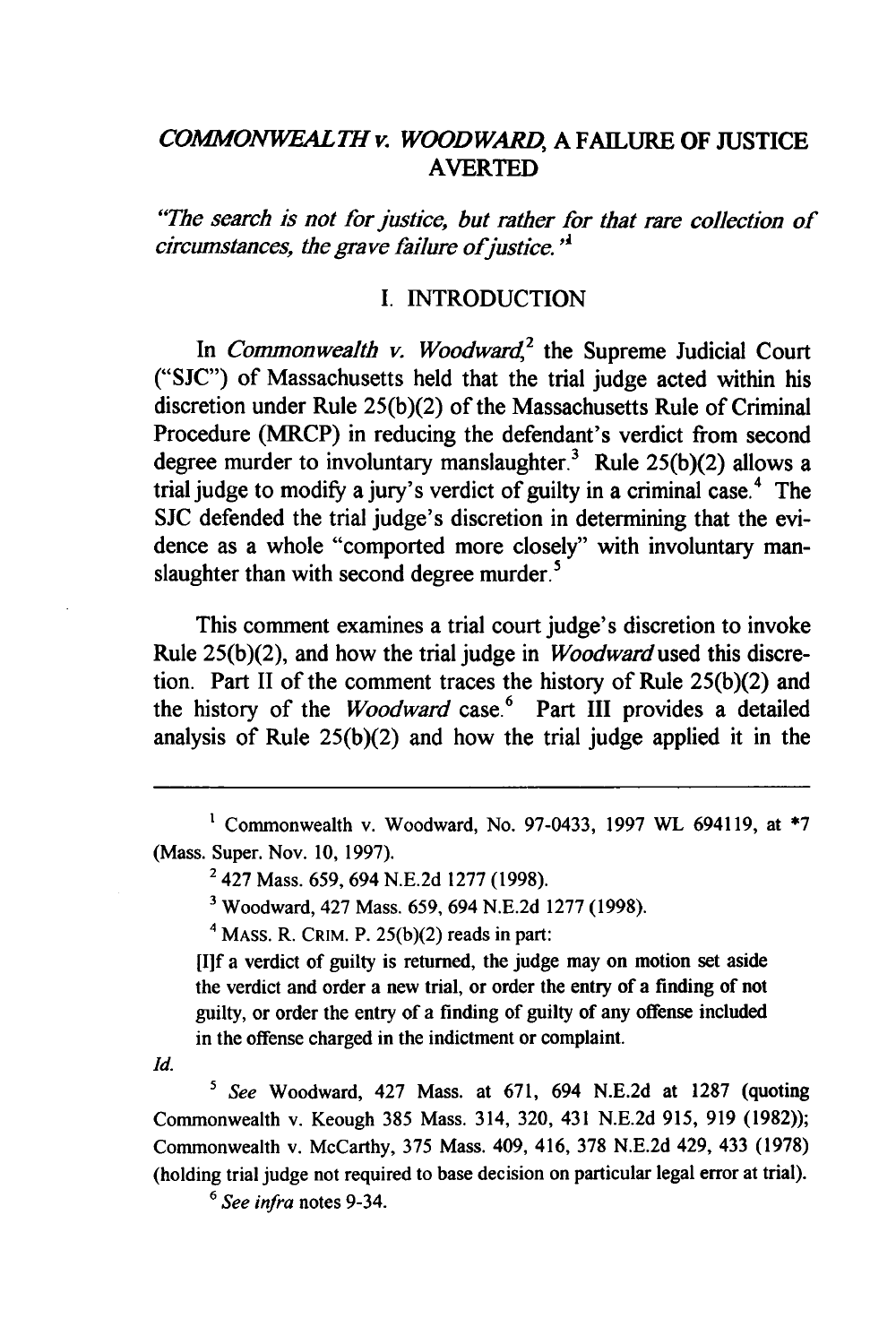Woodward decision.<sup>7</sup> Finally, Part IV concludes by analyzing the impact the Woodward decision and Rule 25(b)(2) will have on the future of criminal defense.<sup>8</sup>

#### II. HISTORY

#### *A. Rule 25(b)(2)*

The post-conviction powers granted **by** the legislature to the courts under Rule **25(b)(2)** reflect the evolution of legislative policy promoting judicial responsibility to ensure the result in every criminal case comports with justice.<sup>9</sup> In effect, Rule  $25(b)(2)$  constitutes a form of post-conviction remedy, adding to the remedy provided for in Rule **30.10** Under Rule **25(b)(2),** the trial judge has the power to

*'See infra* notes 34-60.

**8** *See infra* note **61.**

*9 See* Commonwealth v. Gaulden, **383** Mass. 543, 553-554 n.7, 420 **N.E.2d 905, 911 (1981)** (stating greater judicial economy where evidence will not support charge); *see generally* Commonwealth v. Brown, **376** Mass. **156, 167-68, 380 N.E.2d 113,** 120 **(1978)** (finding court empowered when the needs of justice warrant action); Commonwealth v. Baker, 346 Mass. **107, 109, 190 N.E.2d** 555, 557(1963)(declaring court must consider case broadly to determine whether miscarriage of justice occurred). Prior to **1939,** only a trial judge could order a new trial, but had no power to reduce a jury verdict. **MASS. GEN.** LAWS ch. **278,** § **33E.** In **1939,** the legislature granted to the **SJC** the power to consider the facts of a capital case, as well as the law, authorizing the **SJC** to order a new trial if justice so required. **MASS. GEN.** LAWS ch. 341 **(1939).** In **1962,** the legislature further authorized the **SJC** to consider a defendant's degree of guilt in capital cases allowing the **SJC** to order a reduction in the verdict in appropriate capital cases, in lieu of a new trial. **MASS. GEN.** LAWS ch. 343 **(1962).** In **1979,** the Legislature granted trial judges the power to enter a finding of guilty of any lesser included offense in all criminal cases. **MASS. GEN.** LAWS ch. **278,** § **11,** as appearing in St. **1979,** c. 344, § **13A;** *see also* Commonwealth v. Woodward, 427 Mass **659, 666,** 694 **N.E.2d 1277,** 1284 **n.1 1(1998).**

**<sup>10</sup>***See* MASS. R. CRIM. P. **30** (allowing trial judge to grant new trial if justice not served); **MASS. GEN.** LAWS ch. **278,** § **11** (West **1996)** provides:

**If** a motion for a directed verdict of not guilty is denied and the case is submitted to the jury and a verdict of guilty is returned, the judge may on a renewed motion for a directed verdict of not guilty pursuant to the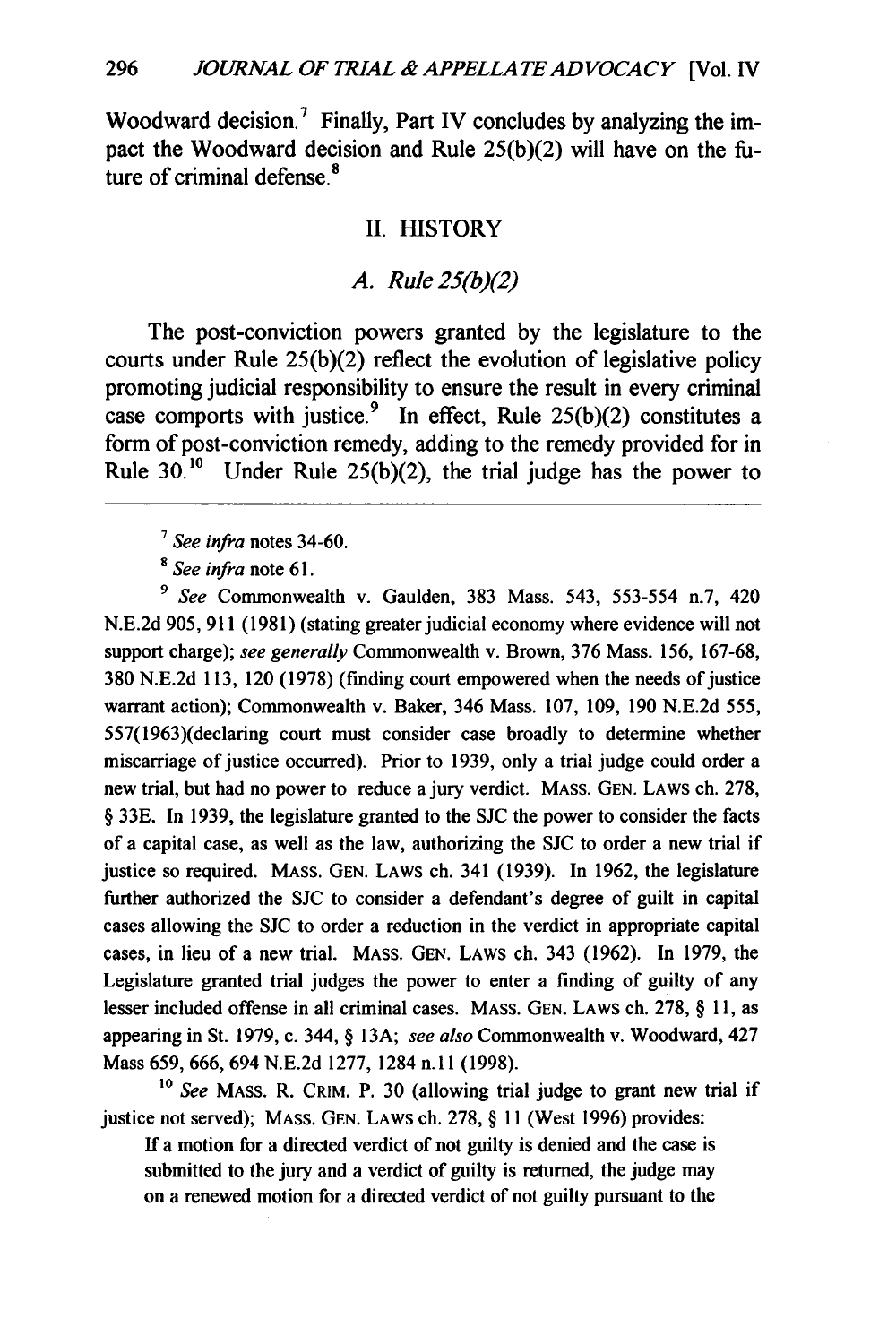**1999l**

ameliorate injustice caused by the Commonwealth, defense counsel, the jury, the judge's own error, or the interaction of any of these circumstances.<sup> $i$ </sup> Although a failure of justice occurs when the result of a trial is so palpably wrong as to shock the moral sense, the judge's responsibility to identify and correct a failure of justice is not clearly defined. $^{12}$ 

Under the rule, a trial court may find the defendant guilty of a lesser offense even when the evidence warrants conviction of the greater offense.<sup>13</sup> In most cases, however, the trial judge's primary conclusion that the evidence does not support the verdict is accompanied by the secondary conclusion that the court's interpretation of the evidence supports a guilty verdict of some lesser included offense.<sup>14</sup> The trial judge must review the jury's verdict and weigh the evidence to determine whether the jury carefully considered the evidence or

Massachusetts Rules of Criminal Procedure set aside the verdict and order a new trial, or order the entry of a finding of guilty of any offense included in the offense charged in the indictment or complaint.

*Id.*

**"** *See* Commonwealth v. Millyan, 399 Mass. 171, 188-189, 503 N.E.2d 934, 944 (1987) (declaring judge's failure to instruct on intoxication appropriate justification for reduction in verdict).

<sup>12</sup> BLACK'S LAW DICTIONARY 595 (6th ed. 1990). Failure of Justice is defined as:

The defeat of a particular right, or the failure of reparation for a particular wrong, from the lack or inadequacy of a legal remedy for the enforcement of the one or the redress of the other. The term is also colloquilly applied to the miscarriage of justice which occurs when the result of a trial is so palpably wrong as to shock the moral sense.

*Id.*

*<sup>13</sup>See* Commonwealth v. Carter, 423 Mass. 506, 512, 669 N.E.2d 203, 207 (1996)(allowing judge to "mold" verdict in light of experience with other verdicts); Commonwealth v. Ghee, 414 Mass. 313, 321, 607 N.E.2d 1005, 1011 (1993) (holding reduction not based on evidentiary issue but because more consonant with justice); Commonwealth v. Keough, 385 Mass. 314, 319-21, 431 N.E.2d 915, 918 (1982) (holding murder conviction warranted, but manslaughter more consonant with justice).

*<sup>14</sup>See* Commonwealth v. Williams, 364 Mass. 145, 151, 301 N.E.2d 683, 688 (1973) (declaring court has discretion in examining facts).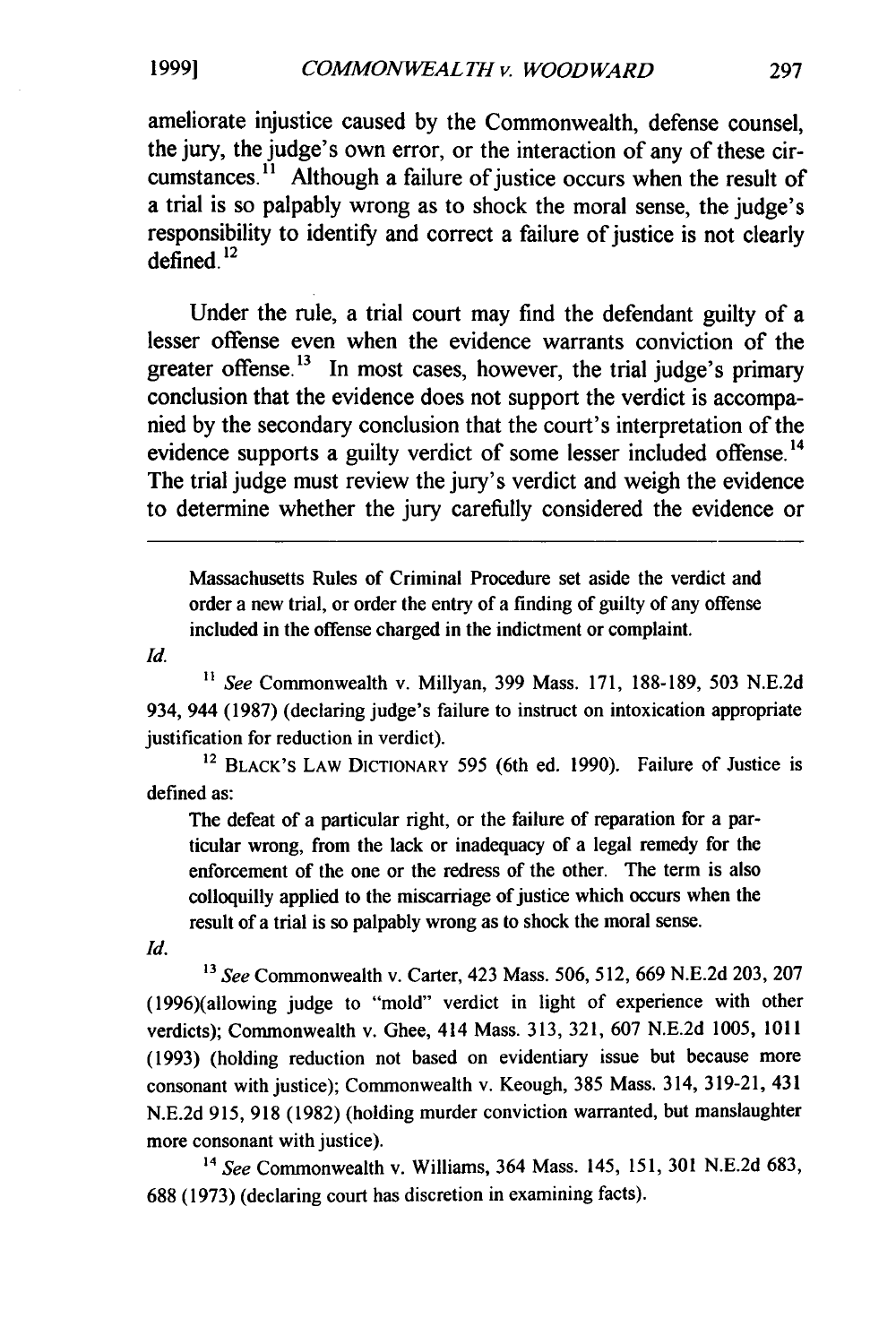whether its verdict resulted from bias, misapprehension, or prejudice.<sup>15</sup> General common law restraints prohibit judges from invoking the rule arbitrarily for unarticulated reasons. **<sup>16</sup>**

The trial court's power to change a verdict does not undermine the role of the jury. **<sup>1</sup> <sup>7</sup>**The judge may, however, consider testimony that the jury chose not to believe.'8 **His** decision is guided primarily **by** the broad interpretation of whether failing to reduce the verdict raises a substantial risk of a miscarriage of justice. **1 <sup>9</sup>**It is not enough

**<sup>16</sup>***See* Commonwealth v. Cobb, **399** Mass. **191, 192, 503 N.E.2d** 945, 946 **(1987)** (stating trial judge may not make arbitrary or unreasonable conclusions); Commonwealth v. Dalton, **385** Mass. **190, 197,** 431 **N.E.2d 203, 209 (1982)** (declaring judge must, above all, use power sparingly). *Cf,* Commonwealth v. Williams, 364 Mass. 145, **151, 301 N.E.2d 683, 688 (1973)** (stating regard for public interest compels court to use rule with restraint.); Commonwealth v. Gaulden, **383** Mass. 543, **556,** 420 **N.E.2d 905, 913** n.9 **(1981)** (declaring court should state reasons for reduction).

**<sup>17</sup>***See* Commonwealth v. Carter, 423 Mass. **506, 512,** 669 **N.E.2d 203, 207 (1996)** (stating judge does not act as thirteenth juror); Commonwealth v. Little, **35** Mass. **App.** Ct. 949, 949, **626 N.E.2d** 21, 21 (1994)(quoting Commonwealth v. Earltop, **372** Mass. **199,** 204, **361 N.E.2d** 220, **223 (1977)** (proclaiming judge does not sit as "second jury")); Commonwealth v. Millyan, **399** Mass. **171, 188, 503** N.E.2d 934, 944 **(1987)** (declaring judge should not second guess jury).

**<sup>18</sup>***See* Commonwealth v. Keough, **385** Mass. 314, **320,** 431 N.E.2d **915, 919 (1982)** (indicating judge may consider credibility of defendant's testimony).

*<sup>19</sup>See* Commonwealth v. Ghee, 414 Mass. **313, 321, 607 N.E.2d 1005, 1011 (1993)** (considering whether reduced verdict would be more consonant with justice); Commonwealth v. Ravida, **371** Mass. 243, 249, **356 N.E.2d** 254, **257 (1976)** (emphasizing judge must weigh fundamental fairness of result); Commonwealth v. Mahnke, **368** Mass. **662, 702, 335** N.E.2d **660,** 684 **(1975)** (holding court considers law and evidence of entire case "broadly" to determine whether miscarriage of justice); Commonwealth v. Baker, 346 Mass. **107, 119, 190 N.E.2d** 555, **562 (1963)** (determining whether justice "will be more nearly achieved" **by** reduction). *See also* Commonwealth v. Shelley, **381** Mass. 340,

*<sup>15</sup>See* Commonwealth v. Gricus, **317** Mass. 403, 406, **58 N.E.2d** 241, 243- 44 (1944) (describing the nature of the SJC's power of review of trial facts under Rule **33E).**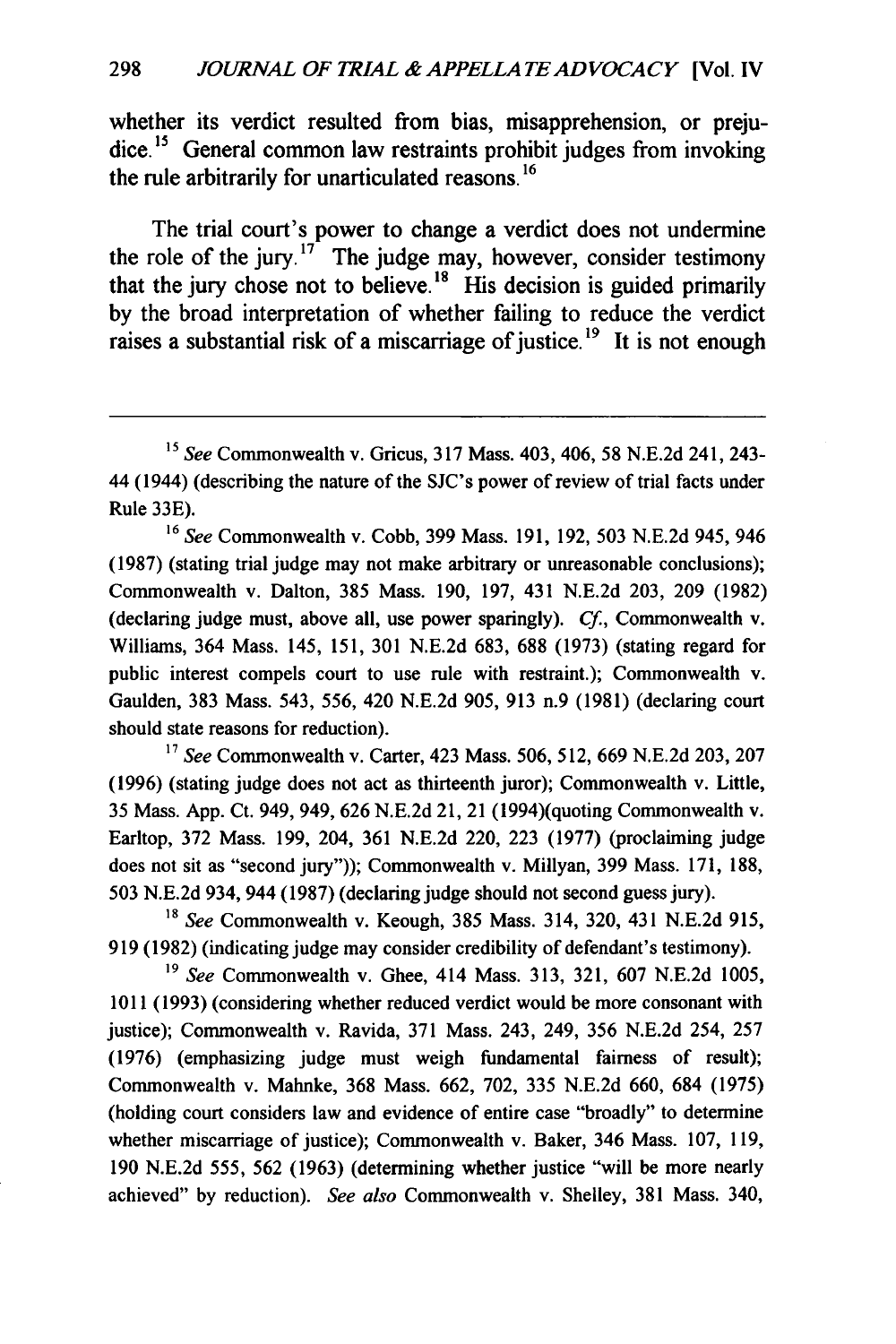**1999l**

that the judge have a reasonable doubt as to whether the defendant is guilty.<sup>20</sup> The court must address the issue of whether the jury actually decided the case on the evidence.<sup>21</sup>

Rule **25(b)(2)** is designed to increase the options available to the trial judge after the verdict and provide greater judicial economy.<sup>22</sup> It is a means of rectifying a miscarriage of justice before it reaches the appellate level.<sup>23</sup> A reviewing court may not, in a noncapital case, conduct an independent analysis of the evidence when the trial judge invokes Rule  $25(b)(2)$ .<sup>24</sup> The standard of review for Rule  $25(b)(2)$  is whether the trial judge abused his discretion or committed an error of  $\int$ **law**.<sup>25</sup>

349-350, 409 N.E.2d 732, 738 (1980) (questioning whether evidence raised a "substantial risk of miscarriage of justice").

<sup>20</sup>*See* Commonwealth v. Gricus, 317 Mass. 403, 407, 58 N.E.2d 241, 244 (1944) (declaring suspicion of reasonable doubt insufficient in considering use of rule).

21 *id.*

<sup>22</sup>*Cf.* Commonwealth v. Jones, 366 Mass. 805, 807, 323 N.E.2d 726, 728 (1975) (discussing options of SJC under Rule 33E).

<sup>23</sup>*See* Commonwealth v. Ghee, 414 Mass. at 321, 607 N.E.2d at 1011 (stating judicial test whether lesser verdict more comports with justice); Commonwealth v. Gaulden, 383 Mass. at 556, 420 N.E.2d at 913 (holding rule is "means of rectifying disproportionate verdicts"); Commonwealth v. Cole, 380 Mass. 30, 38, 402 N.E.2d 55, 61 (1980) (indicating rule acts as "safety valve").

<sup>24</sup>*See* Gaulden, 383 Mass. at 557 n.10, 420 N.E.2d at 913 (stating court would engage in independent analysis for appeal under section 33E). The reviewing court would, however, undertake an independent analysis under MASS. GEN. LAW. ch. 278, § 33E, if a judge denied a defendant's motion for a reduction in verdict from murder in the first degree. Commonwealth v. Woodward, 427 Mass. 659, 669 n.13, 694 N.E.2d 1277, 1286 (1998) (quoting Gaulden, 383 Mass. at 557 n.10, 420 N.E.2d at 913.)

<sup>25</sup>*See* Commonwealth v. Millyan, 399 Mass. at 188, 503 N.E.2d at 943 (quoting Gaulden, 383 Mass. at 557, 420 N.E.2d at 913).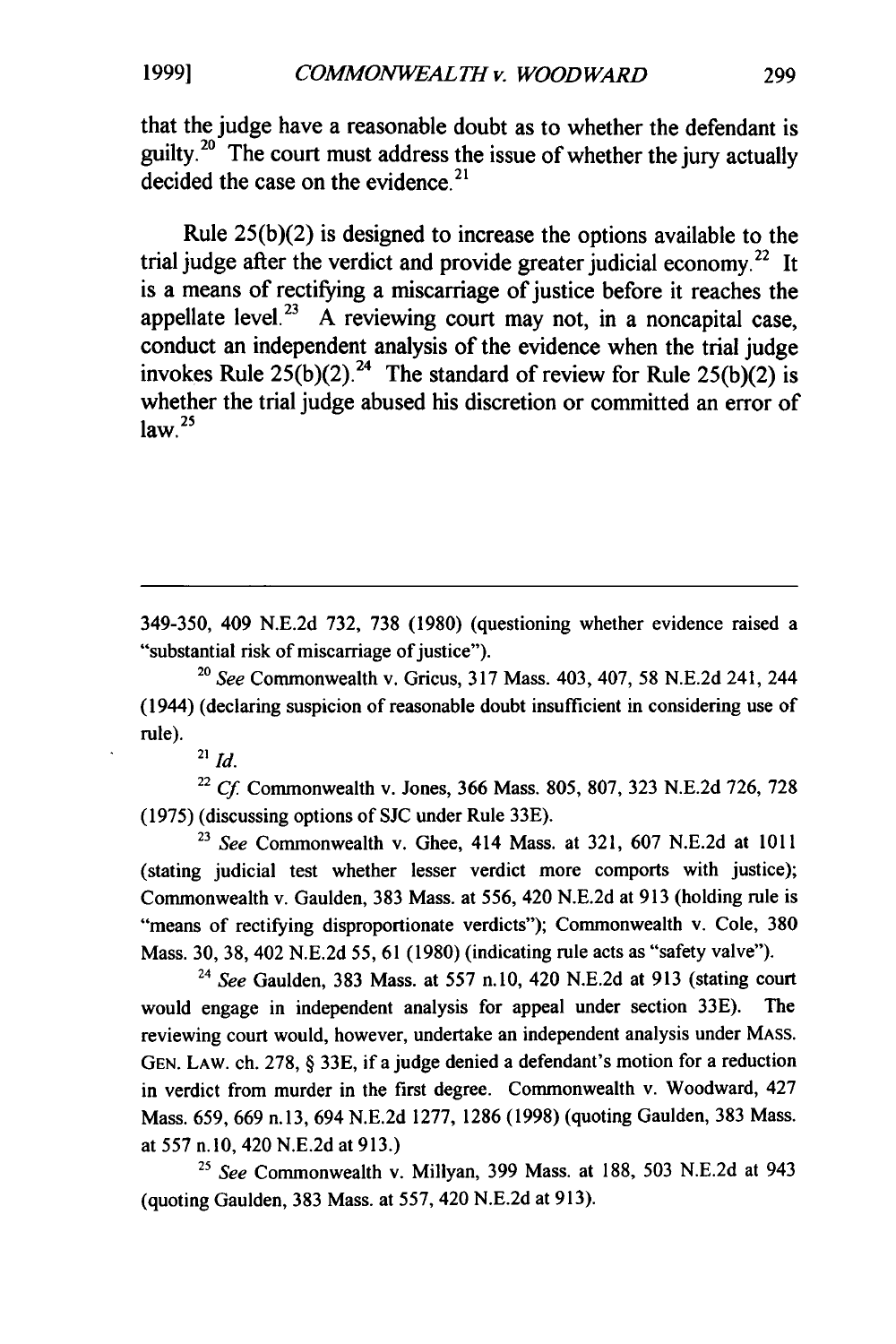#### *B. The Woodward Case*

On February **9, 1997,** Matthew Eappen ("Eappen") died after being rushed to Children's Hospital in Boston, Massachusetts with a severe head injury.<sup>26</sup> Subsequently, a grand jury indicted Louise Woodward ("Woodward"), a British woman who had been the au pair for the Eappen family, for Eappen's murder.<sup>27</sup> Woodward had been the only person to care for the victim from the time the family left in the morning until he was taken to the hospital.<sup>28</sup>

After a three week trial, Justice Hillar B. Zobel, Associate Justice of the Superior Court of Massachusetts, instructed the jury on first and second degree murder only.<sup>29</sup> The judge allowed the defense's motion to omit manslaughter from the instruction.<sup>30</sup> On October 30, **1997,** the jury returned a guilty verdict, convicting Woodward of murder in the second degree.<sup>31</sup> The following day the judge imposed the statutorily mandated term of life in prison. $32$ 

On November, **10, 1997,** invoking his power pursuant to Rule **25(b)(2),** the judge reduced the jury's verdict from murder to involuntary manslaughter, and vacated Woodward's life sentence.<sup>33</sup> Hours after the judge released Woodward, both sides promptly filed cross

**27** *Id.*

<sup>31</sup> Commonwealth v. Woodward, 427 Mass. 659, 660-61, 694 N.E.2d 1277, 1281 (1998).

**<sup>32</sup>***Id* at 660, 694 N.E.2d at 1281.

<sup>33</sup>*Id.* The judge denied the defense's request for a required finding of not guilty or for a new trial. *Id.*

**<sup>26</sup>**Woodward, 427 Mass. at **660,** 694 **N.E.2d** at **1281.**

**<sup>28</sup>***id.*

**<sup>29</sup>** *id.*

**<sup>30</sup>***Id.* The Commonwealth objected to this request. *Id.* On October 27, **1997,** before the case was sent to the jury, the Commonwealth appealed the judge's refusal to give a manslaughter instruction, under G.L. c. 211, § **3,** before a single justice of the SJC. *Id.* The SJC denied the Commonwealth's requested relief without a hearing. *Id.*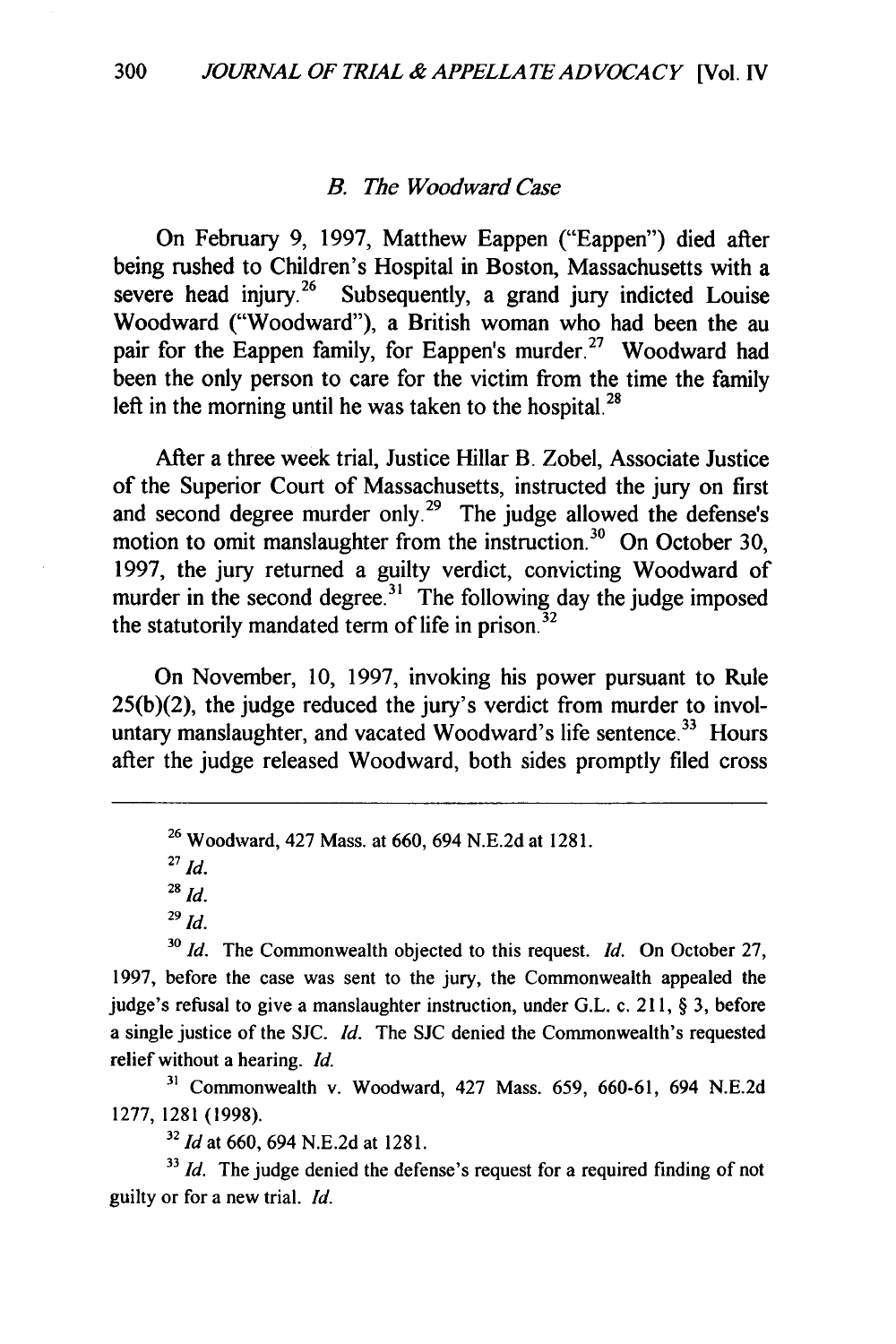*19991*

appeals.<sup>34</sup> The Commonwealth again sought relief before a single justice, and that justice reserved and reported the case without decision to the full court. $35$ 

#### III. ANALYSIS

The Commonwealth argued that the trial court inappropriately reduced the jury's verdict from second degree murder to manslaughter, and the judge incorrectly failed to give the manslaughter instruction.36 The Commonwealth argued that these errors impaired the integrity of the justice system.<sup>37</sup> The Commonwealth also urged the

**<sup>35</sup>***Id.* The Commonwealth, pursuant to MASS. GEN. LAWS ch. 211, § 3, sought a stay, pending appeal of the judge's order reducing the verdict to manslaughter and of Woodward's time-served sentence, and an order reinstating the jury verdict of murder in the second degree. *Id.* Alternatively, the Commonwealth sought to vacate the post trial order and sentence, and a new ruling on Woodward's motion to reduce the jury verdict, or an order remanding the defense's motion to reduce the jury verdict to the superior court for a hearing and determination by another judge. *Id.* The defense also appealed the judge's refusal to dismiss the indictment and the judge's denial of the defense's motion for a required finding of not guilty. *Id.*

**<sup>36</sup>**Commonwealth v. Woodward, 427 Mass. 659, 662, 694 N.E.2d 1277, 1282 (1998). The **SJC** pointed out that the Commonwealth was prohibited from challenging the judge's jury instruction. The court reasoned that prior to the conviction the Commonwealth appealed to a single justice for interlocutory relief from the judge's decision not to give a manslaughter instruction. *Id.* The Commonwealth failed to appeal from the single justice's order denying relief. *See* SJC Rule 2:21, 421 Mass. 1303 (1995)(explaining procedure for appealing single justice's ruling to the full court). The SJC, therefore, addressed the Commonwealth's claimed error in the jury instructions only on the grounds that the judge abused his discretion in refusing an instruction on manslaughter, and reducing Woodward's conviction to manslaughter. *Woodward,* 427 Mass. at 662, n.3.

**<sup>37</sup>***Woodward,* 427 Mass. at **662.**

<sup>&</sup>lt;sup>34</sup> *Id.* The judge imposed a sentence of 279 days for Woodward's manslaughter conviction. *Id.* The judge deemed the sentence served by Woodward while incarcerated awaiting trial and while awaiting action on her postconviction motion. *Id.*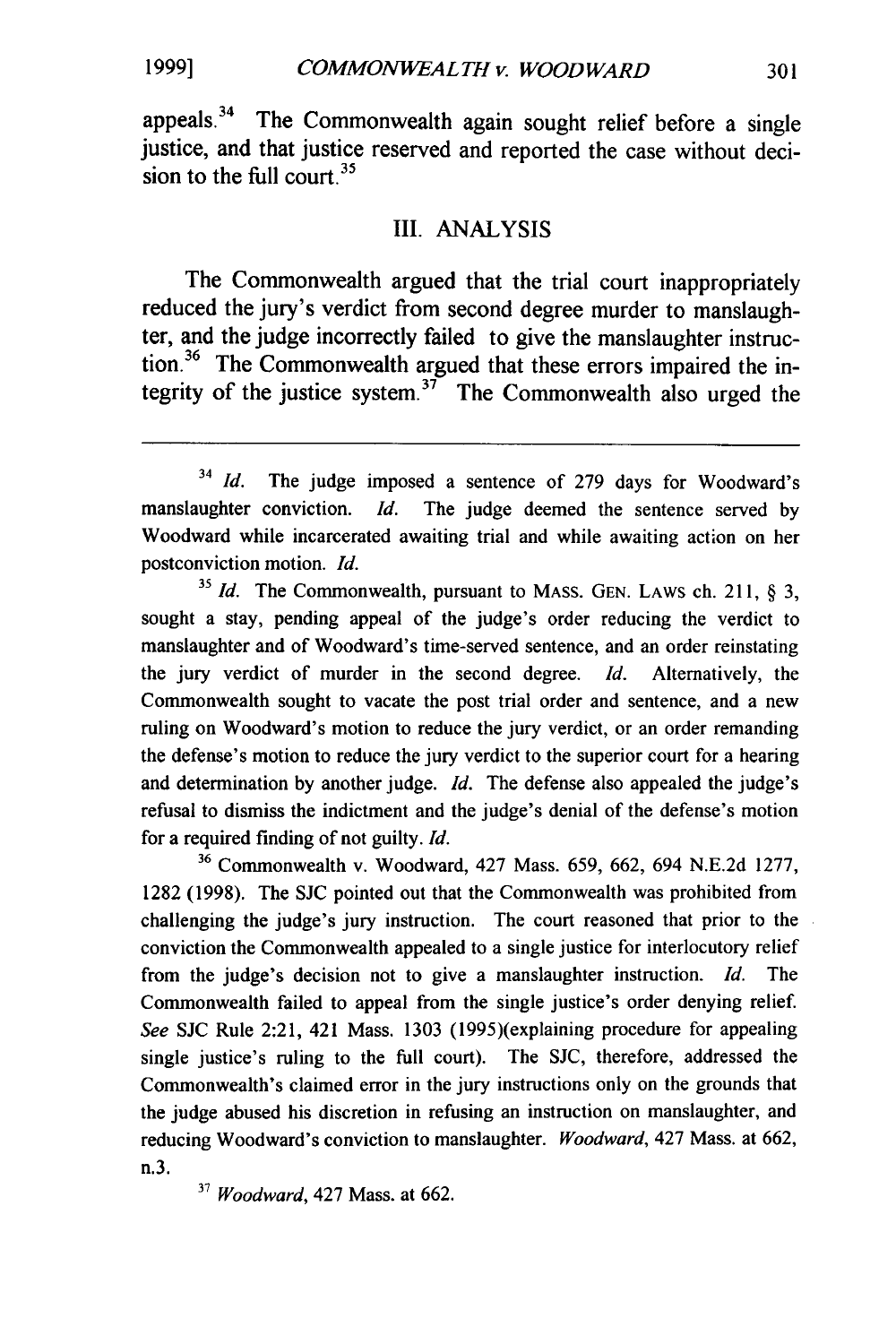**SJC** to use their extraordinary power of superintendence over the lower courts to vacate the judge's post-verdict order and restore the jury's verdict.<sup>38</sup>

#### *A. Jury Instructions*

The **SJC** held that the trial court erred in acceding to the defense's request to omit a jury instruction on manslaughter.<sup>39</sup> If the evidence supports the claim, the trial court must instruct the jury on the possibility of conviction of the lesser crime. <sup>4</sup> 0 **The court took no-**

**<sup>38</sup>***Id.*

<sup>39</sup> Id. at 662. The Commonwealth sought instructions on first degree murder on the theory of extreme atrocity or cruelty. *Id.* In Massachusetts, section one of chapter **265** states:

Murder committed with deliberately premeditated malice aforethought, or with extreme atrocity or cruelty, or in the commission or attempted commission of a crime punishable with death or imprisonment for life [felony-murder], is murder in the first degree. Murder which does not appear to be in the first degree is murder in the second degree.

**MASS. GEN. LAW.** c. 265, § **1.**

<sup>40</sup>Commonwealth v. Gould, 413 Mass. **707, 715, 603 N.E.2d** 201, **205. (1992).** *See* Commonwealth v. Hobbs, **385** Mass **863, 871,** 434 N.E.2d **633,** 640 **(1982)** (stating instruction necessary when rational basis exists for lesser offense); Commonwealth v. Richmond, **379** Mass. **557,** 562, **399 N.E.2d 1069, 1073 (1980)** (holding instruction not necessary if not requested unless possibility of miscarriage of justice); Commonwealth v. Campbell, **352** Mass. **387, 392, 226 N.E.2d** 211, **215 (1967)** (declaring reversible error where evidence warrants lesser offense and no instruction given). The dissent in Woodward claimed this case was unique because of Woodward's decision to "knowingly and voluntarily agree to the choices that would be given to the jury." *Woodward,* 427 Mass. at **691** (Greaney, **J.,** dissenting). Generally, a defendant may choose to omit a lesser included offense in the jury's instruction, without creating a structural flaw in the trial. *See* Commonwealth v. Roberts, 407 Mass. **731, 737,** 555 N.E.2d **588, 592 (1990)** (stating instruction not necessary when parties do not request); Commonwealth v. Pagan, **35** Mass. **App.** Ct. **788, 791-92,** 625 N.E.2d **579, 581** (1994) (commenting judge must give instruction in certain circumstances). The defense strategy, however, is "irrelevant" to whether the judge should charge on a lesser included offense. Commonwealth v. Jackson, 419 Mass. **716, 725** n.8, 647 N.E.2d 401, 407 **(1995).** The court also addressed Judge Zobel's reliance on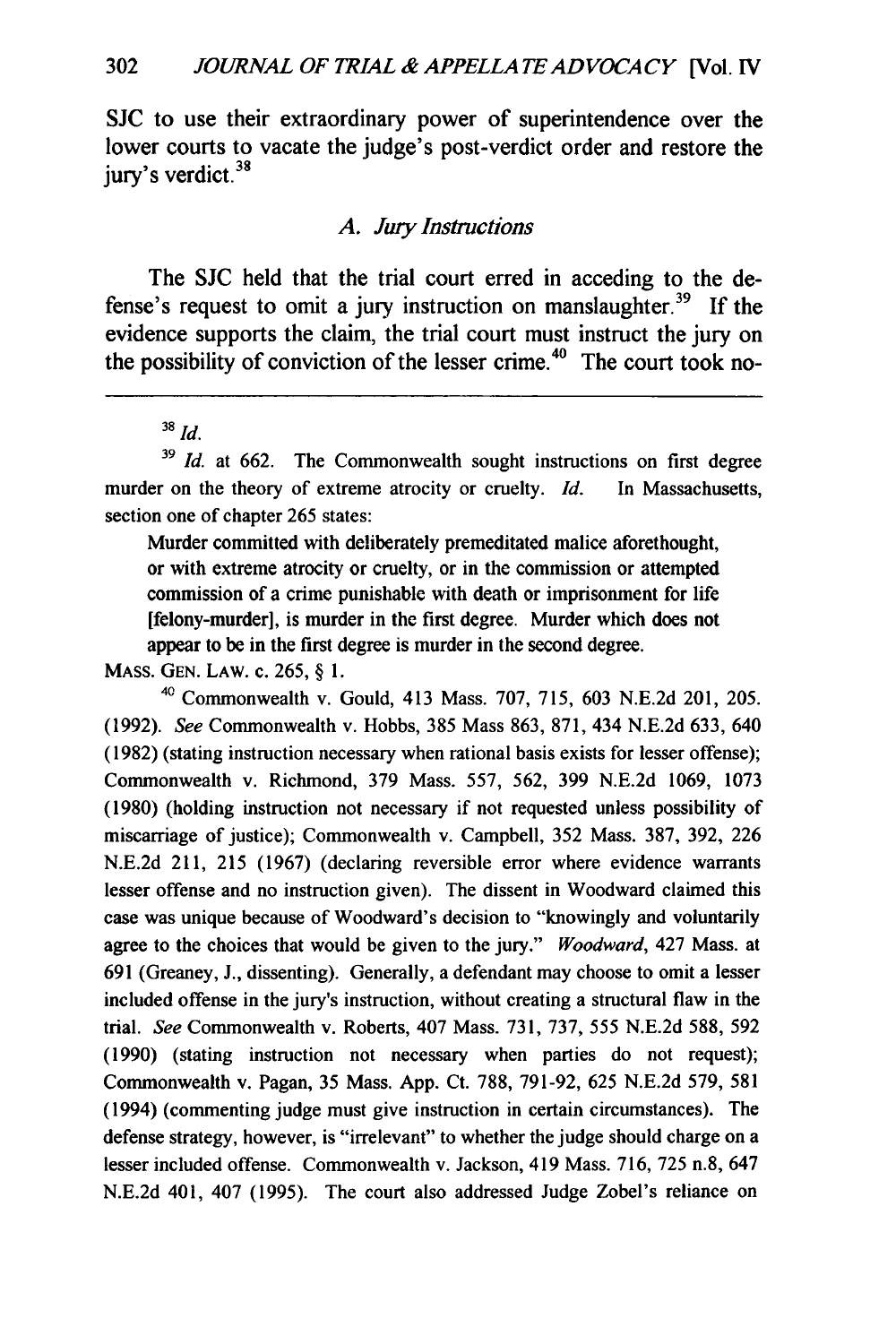tice of the uniqueness of this appeal in that the prosecution sought the lesser included offense, and the defense opposed it.<sup>41</sup> Overwhelming support exists, however, to allow the prosecution an absolute right to a lesser included offense instruction, regardless of the defense's obiection.<sup>42</sup> The case also is unique in that the judge apparently thought

Commonwealth v. Pagan. *Woodward,* 427 Mass. at 663, n.7, 694 N.E.2d at 1282. In *Pagan,* the court held that when the defense decides not to seek a manslaughter instruction, the judge "has no duty to undercut such a strategy by giving an instruction which the defendant on appeal would surely argue tempted the jury to a compromise verdict adverse to the defendant." Commonwealth v. Pagan, 35 Mass. App. Ct. 788, 625 N.E.2d 579 (1994). Furthermore, the Commonwealth did not request a manslaughter instruction in *Pagan. Id.* The SJC "disavowed dictum that may suggest that the judge must honor, in the face of the Commonwealth's objection, the defendant's choice not to have a manslaughter instruction." *Woodward,* 427 Mass. at 663, n.7.

*<sup>41</sup>Woodward,* 427 Mass. at 664.

<sup>42</sup>*See* Schmuck v. United States, 489 U.S. 705, 717 n.9 (1989) (citing Beck v. Alabama, 447 U.S. 625, 633 (1980)). In *Beck v. Alabama,* the Supreme Court looked to FED. R. CRIM. P. 31(c) which "suggests that a lesser included offense instruction is available in equal measure to the defense and to the prosecution," and notes that the rule "developed as an aid to the prosecution in cases in which the proof failed to establish some element of the crime charged." 447 U.S. 625, 633 (1980); *see also* State v. Cruz, 189 Ariz. 29, 33, 938 P.2d 78, 80 (1996) (concluding court should give instruction even over defendant's objection); State v. Jones, 321 Ark. 451, 455, 903 S.W.2d 170, 172 (1995) (holding error occurs when no instruction given and evidence warrants instruction); People v. Bradford, 15 Cal. 4th 1229, 1345, 65 Cal. Rptr.2d 145, 939 P.2d 259, 267 (1997), *cert. denied,* 118 S.Ct. 1796 (1998) (declaring jury should not be confronted with "all or nothing" choice); People v. Garcia, 940 P.2d 357, 361 (Colo. 1997) (holding defendant entitled to instruction on lesser offense as theory of case construction); State v. Gibson, 682 So. 2d 545, 547 (Fla. 1996) (overturning decision where lesser included offense omitted from instruction); State v. Kupau, 76 Hawaii 387, 394, 879 P.2d 492 (1994) (holding instruction must be given when prosecution requests); State v. Curtis, 130 Idaho 522, 944 P.2d 119,120 (1997) (enforcing statute requiring instruction on lesser included offense); People v. Ivory, 217 **I11.** App. 3d 619, 623-625, 161 **I11.** Dec. 151 (1991) (upholding decision where trial court gave lesser included offense instruction over prosecution's objection); State v. Wallace, 475 N.W.2d 197, 199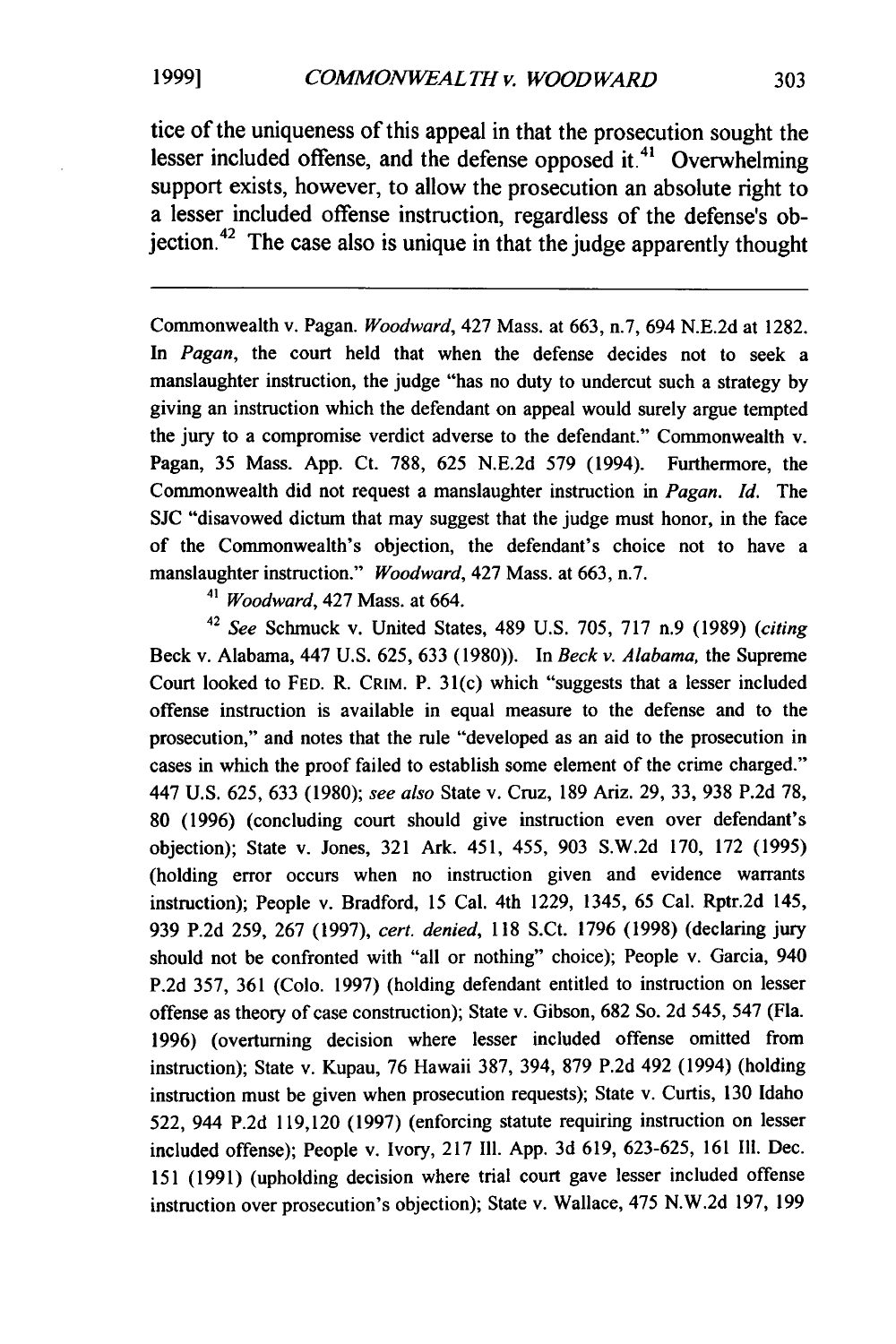the evidence was not consonant with a conviction of murder, but refused to give that instruction to the jury.<sup>43</sup>

(Iowa **1991)** (requiring court instruct jury on all lesser-included offenses); State v. Baacke, **261** Kan. 422, 434, **932 P.2d 396 (1997)** (asserting trial court has a statutory duty to instruct jury on lesser included offenses); Hagans v. State, **316 Md.** 429, 453-454, **559 A.2d 792 (1989)** (concluding court should not give lesser included offense instruction unless requested **by** either side); People v. Torres, 222 Mich. **App.** 411, 416-17, 564 **N.W.2d** 149 **(1997)** (citing error when evidence supports lesser offense and instruction not given); Pleasant v. State, **701** So. **2d 799, 800,** 804 (Miss. **1997)** (requiring if possibility jury could find not guilty of greater offense and guilty of lesser offense); State v. Maynard, 954 **S.W.2d** 624, **629-31** (Mo. **App.1997)** (affirming obligation of trial court to instruct on lesser included offense when evidence supports); State v. Swan, **279** Mont. 483, **488, 928 P.2d 933 (1996)** (holding court must give instruction when properly requested **by** one party); State v. Pribil, 224 Neb. **28, 35-36, 395 N.W.2d** 543 **(1986)** (asserting neither defense or prosecution has option of precluding court from instructing jury); State v. Brent, **137 N.J. 107, 116-17,** 644 **A.2d 583** (1994) (reaffirming court must give lesser included instruction when charge is consistent with evidence); State v. Meadors, 121 **N.M. 38,** 47, **908 P.2d 731 (1995)** (overruling case where lesser included offense instruction warranted); State v. Sheldon, **301 N.W.2d** 604, **608 (N.D. 1980),** cert. denied, **101 S.** Ct. **1711 (1981)** (dismissing contention that court **erred by** instructing on all lesser included offenses); State v. Schmidt, **100** Ohio **App. 3d 167, 171, 652 N.E.2d** 254 **(1995)** (denying right of one party to refuse instruction on lesser included offense); State v. Cunningham, **320** Or. 47, **58, 880 P.2d** 431 (1994), cert. *denied* **115** S.Ct. **1317 (1995)** (holding when evidentiary basis for jury to convict on lesser included offense, court should instruct) Arevalo v. State, 943 **S.W.2d 887, 890** (Tex. Crim. **1997)** (clarifying instruction on lesser included offense must be given regardless of which party requests); State v. Wallace, **175** W. Va. **663, 667, 337 S.E.2d 321 (1985)** (observing it is reversible error for not giving instruction when evidence warrants); State v. Fleming, **181** Wis. **2d** 546, **554-55, 510 N.W.2d 837 (1993)** (declaring court obligated to give instruction on lesser included offense at state's request); State v. Keffer, **860 P.2d 1118,** 1134 (Wyo. **1993)** (requiring lesser included offense instruction when evidence exists that defendant guilty on only lesser offense).

**43** *Woodward,* 427 Mass. at **665.**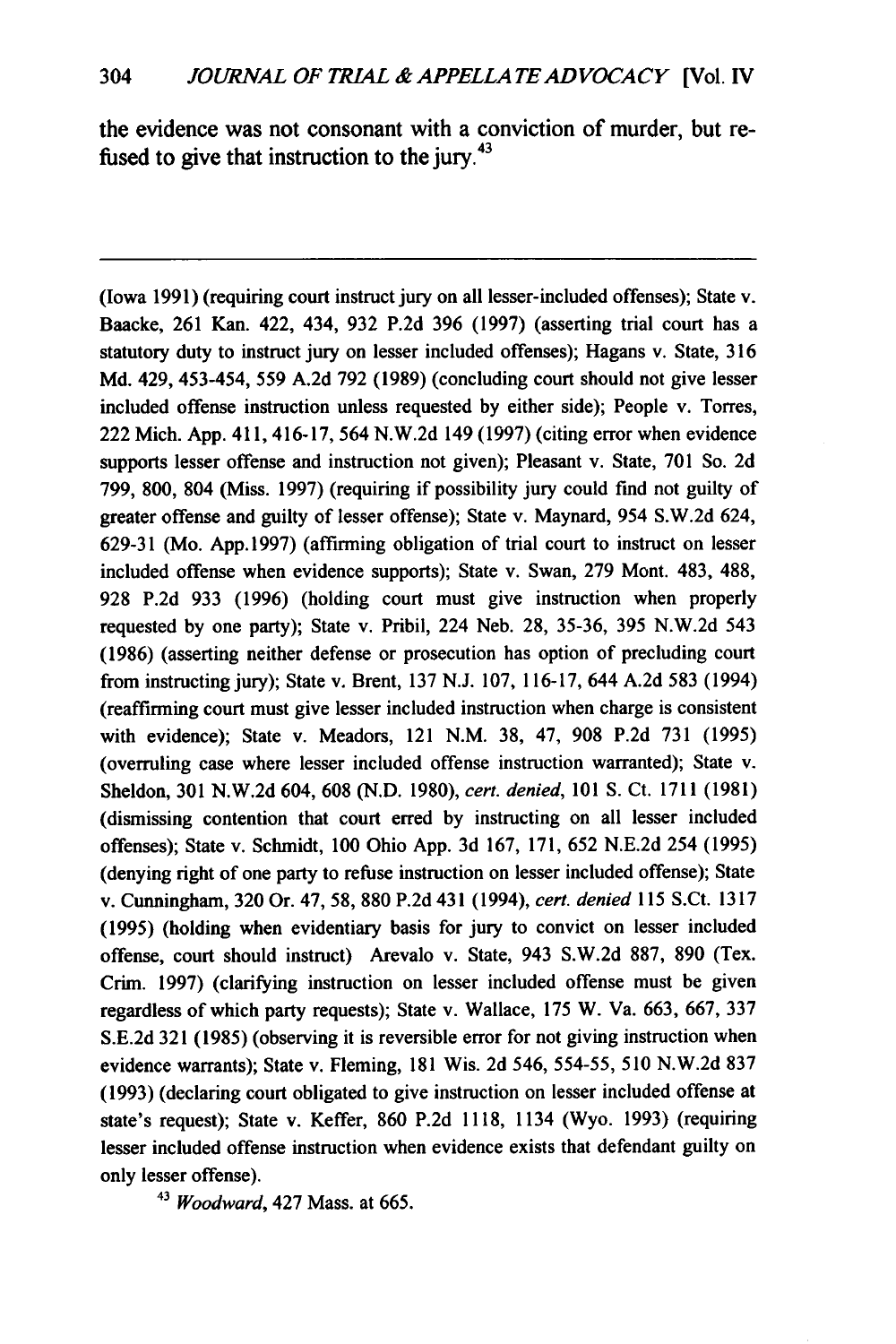# *B. Rule 25(b)(2) Reduction in Verdict*

Because of its broad power, the trial judge must use Rule **25(b)(2)** sparingly." In fact, since **1979** the appellate courts of Massachusetts reviewed only ten verdict reductions.<sup>45</sup> Of those ten, the appellate courts reviewed and affirmed four decisions lowering verdicts from murder in the second degree to manslaughter.<sup>46</sup> In re-

*<sup>45</sup>*See Commonwealth v. Ghee, 414 Mass. **313, 607 N.E.2d 1005 (1993)** (reaffirming judge could reduce murder verdict even if evidence supported deliberate premeditation); Commonwealth v. Sabetti, 411 Mass. **770, 585 N.E.2d 1385 (1992),** cert. denied, **513 U.S. 916** (1994) (concluding trial judge **erred** in reducing verdict); Commonwealth v. Cobb, **399** Mass. **191, 503 N.E.2d** 945 **(1987)** (deferring to trial judge's reasonable decision to reduce verdict); Commonwealth v. Millyan, **399** Mass. **171, 503 N.E.2d** 934 **(1987)** (holding no abuse of discretion when verdict lowered because of intoxication of defendant); Commonwealth v. Aguiar, 400 Mass. **508, 510** N.E.2d **273 (1987)** (holding motion for reduction in verdict timely even though nine months after verdict returned); Commonwealth v. Keough, **385** Mass. 314, 431 **N.E.2d 915 (1982)** (declaring judge did not abuse discretion in lowering verdict to manslaughter when evidence warranted murder); Commonwealth v. Gaulden, **383** Mass. 543, 420 **N.E.2d 905 (1981)** (stating **SJC** should not engage in independent analysis and defer to trial judge's finding); Commonwealth v. Burr, **33** Mass. **App.** Ct. **637,** 604 **N.E.2d 36 (1992)** (overturning judge's decision to lower verdict when not proper basis); Commonwealth v. Greaves, **27** Mass. **App.** Ct. **590,** 541 **N.E.2d** 349 **(1989)** (stating judge could lower verdict based on facts presented at trial); Commonwealth v. Zitano, **23** Mass. **App.** Ct. 403, **502 N.E.2d 952 (1987)** (holding judge justified in lowering verdict to manslaughter based on facts of victim's wound).

<sup>46</sup>Commonwealth v. Woodward, 427 Mass. **659, 667** n.12, 694 **N.E.2d 1277, 1285 (1998);** See Commonwealth v. Keough, **385** Mass. 314, 431 **N.E.2d 915 (1982)** (affirming judge's decision to vacate verdict even though evidence warranted jury's verdict); Commonwealth v. Gaulden **383** Mass. 314, 431 **N.E.2d 905 (1981)** (acknowlding judge's discretion to enter verdict of manslaughter even if evidence supported murder conviction); Commonwealth v. Greaves, **27** Mass. **App.** Ct. **590,** 541 **N.E.2d** 349 **(1989)** (affirming judge's discretion to enter

**<sup>44</sup>**Commonwealth v. Keough, **385** Mass. at **321,** 431 **N.E.2d** at **915.**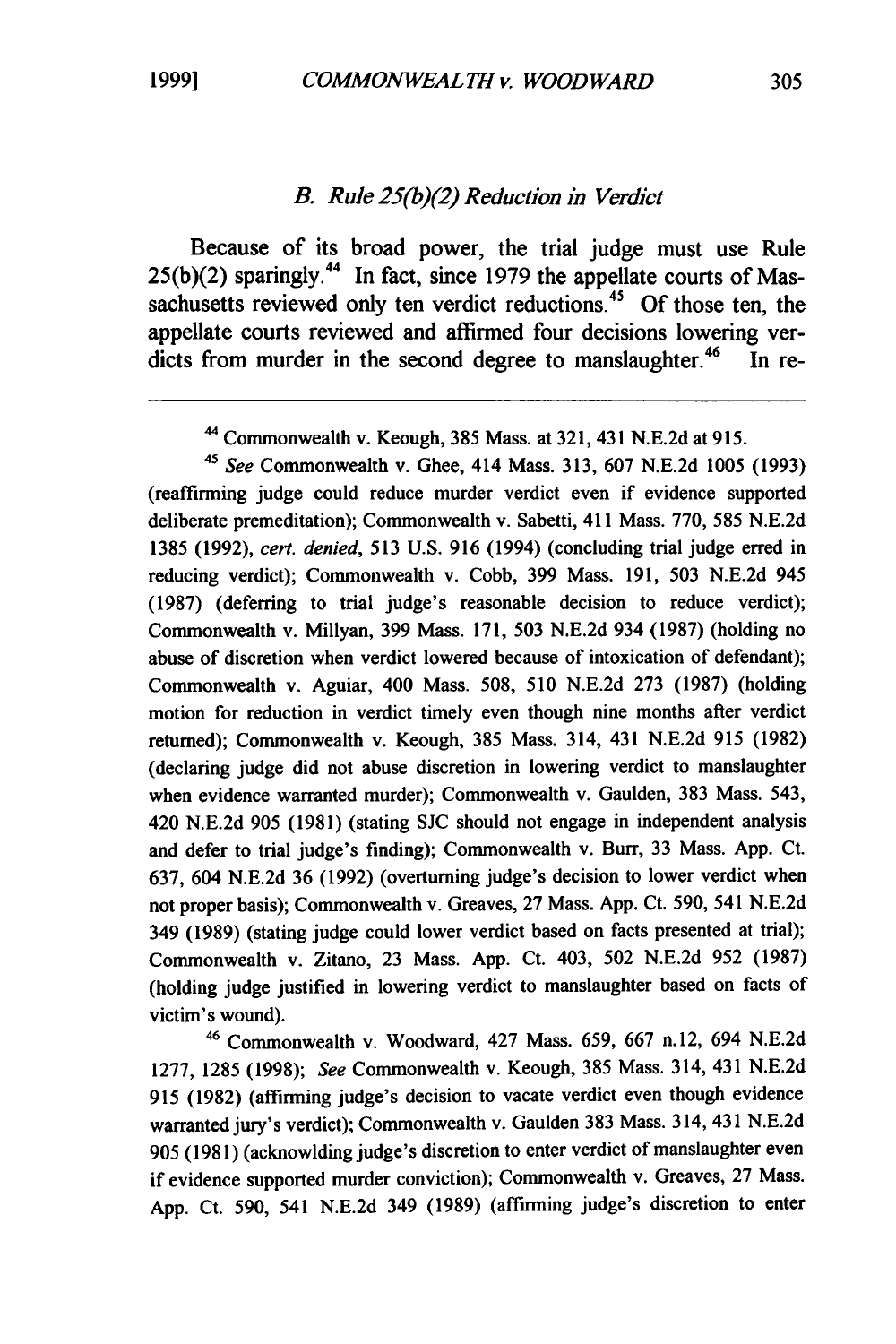viewing *Commonwealth v. Keough,* the **SJC** noted that in virtually all cases in which a trial judge reduced a defendant's degree of guilt the evidence warranted the jury's verdict. $47$  Despite that consideration, however, the verdict returned **by** the juries required a reduction in the interest of justice.<sup>48</sup>

## *C. The Woodward Decision*

The **SJC** did not find an error of law in the judge's conclusion that Woodward's actions were not characterized **by** malice, which is necessary to support a conviction of second degree murder.<sup>49</sup> The lack of malice provided the impetus for the judge's decision to reduce the verdict $50$ 

verdict of manslaughter based on evidence); Commonwealth v. Zitano, 23 Mass. App. Ct. 403, 502 N.E.2d 952 (1987) (finding reasons for reduction in verdict sufficient).

4' 385 Mass. at 319, 431 N.E.2d at 918.

<sup>48</sup>*Id.*

*<sup>49</sup>Woodward,* 427 Mass. at **669.** The court supported the trial judge's reasoning that "the circumstances in which [Woodward] acted were characterized **by** confusion, inexperience, frustration, immaturity and some anger, but not malice (in the legal sense) supporting a conviction for second degree murder." *Id. See* Commonwealth v. Keough, **385** Mass. at **320,** 431 **N.E.2d 915** (affirming judge's reduction to manslaughter for similar reasons).

**<sup>50</sup>**Woodward, 427 Mass. **659, 669,** 694 **N.E.2d 1277, 1286 (1998).** *See* Commonwealth v. Skinner, 408 Mass. **88, 93, 556 N.E.2d** 1014, **1017 (1990)** (distinguishing murder from manslaughter); Commonwealth v. Judge, 420 Mass. 433, 437, **650 N.E.2d** 1242, 1246 **(1995)** (stating "Without malice, an unlawful killing can be no more than manslaughter"). Malice may be proved **by** establishing any one of three facts beyond a reasonable doubt: if, without justification or excuse, **(1)** the defendant intended to kill the victim, or (2) the defendant intended to do the victim grievous bodily harm, or **(3)** in the circumstances known to the defendant, a reasonably prudent person would have known that, according to common experience, there was a plain and strong likelihood that death would follow the contemplated act. Commonwealth v. Grey, **399** Mass. 469, 470 **n. 1, 505 N.E.2d 171 (1987);** Commonwealth v. Sneed, 413 Mass. **387, 388 n.l, 597 N.E.2d** 1346, 1347 **(1992).** The judge in Woodward instructed the jury only on the third prong of malice. *Woodward,* 427 Mass. at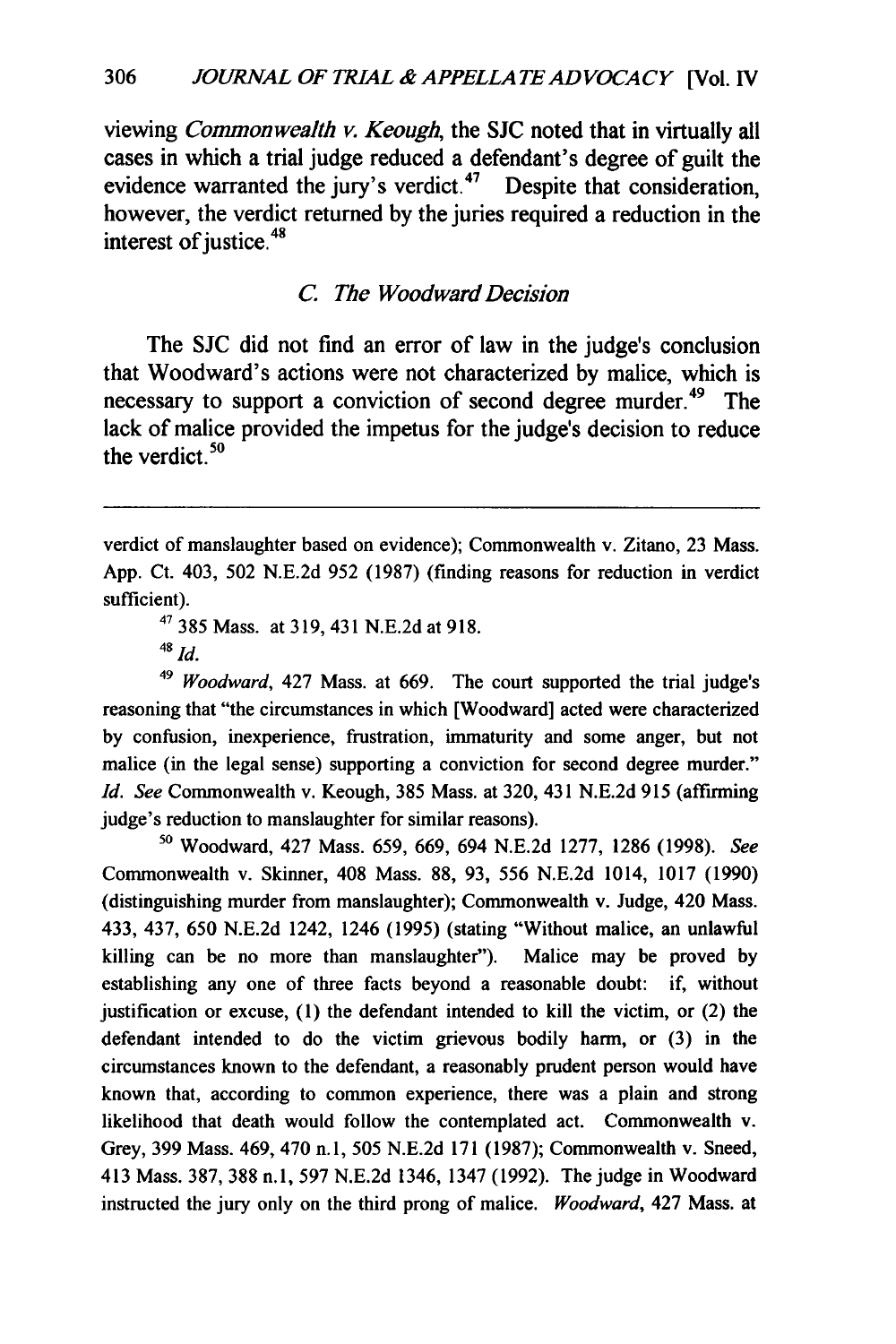**1999]**

The issue of malice hinged upon whether Woodward shook Eappen and slammed his head against a hard object causing a skull fracture, subdural hematoma, brain swelling and ultimately death.<sup>51</sup> The defendant argued that Eappen suffered a skull fracture and subdural hematoma several weeks earlier, which did not manifest itself in any detectable manner until the baby was under the care of Woodward.<sup> $52$ </sup> The jury credited the prosecution's theory, yet the judge appeared to credit the defendant's theory.<sup>53</sup> As a result, the trial judge reduced Woodward's conviction to manslaughter.<sup>54</sup>

At the heart of the matter lies the difference between involuntary manslaughter and the third prong of malice, or second degree murder.<sup>55</sup> The question for the jury became whether the defendant knew, or should have known, the degree of physical harm created **by** particular conduct.<sup>56</sup> The risk satisfying the standard for involuntary manslaughter "involves a high degree of likelihood that substantial harm will result to another."<sup>57</sup> The evidence of the injuries to Eappen may have supported a jury finding of malice; however, even evidence of repeated blows to a young child does not require this inference.<sup>5</sup>

**5'** Consolidated Br. R. **App.** For Commonwealth, **p.** 24.

<sup>52</sup>*Id.*

**<sup>53</sup>***See* Commonwealth v. Woodward, No. **97-0433, 1997** WL 694119, at **\*6** (Mass.Super. Nov. **10, 1997)** (citing actions characterized **by** confusion but not malice).

**<sup>54</sup>***id.*

**'5** Commonwealth v. Woodward, 427 Mass. 659, 669-670, 694 N.E.2d 1277, 1286 **(1998).**

<sup>56</sup>*Id.*

**57** Commonwealth v. Sires, 413 Mass. 292, **303** n.14, **596** N.E.2d 1018, **1025 (1992)** (quoting Commonwealth v. Welansky, 316 Mass. 383, **399, 55 N.E.2d 902, 910** (1944)).

**<sup>58</sup>***See* Commonwealth v. Starling, 382 Mass. 423, 426, 416 N.E.2d **929, 931** (1981) (reserving judgment on whether inference essential to finding of malice); see Commonwealth v. Vizcarrondo, 427 Mass. 392, 397-398, **693**

**<sup>665,</sup>** 694 **N.E.2d** at 1284. Therefore, the jury based their verdict on the conclusion that Woodward, under the circumstances, would have known that according to common experience, there was a plain and strong likelihood that Eappen's death would follow her actions. *Id.* at **669** n. 14, 694 **N.E.2d** at **1286.**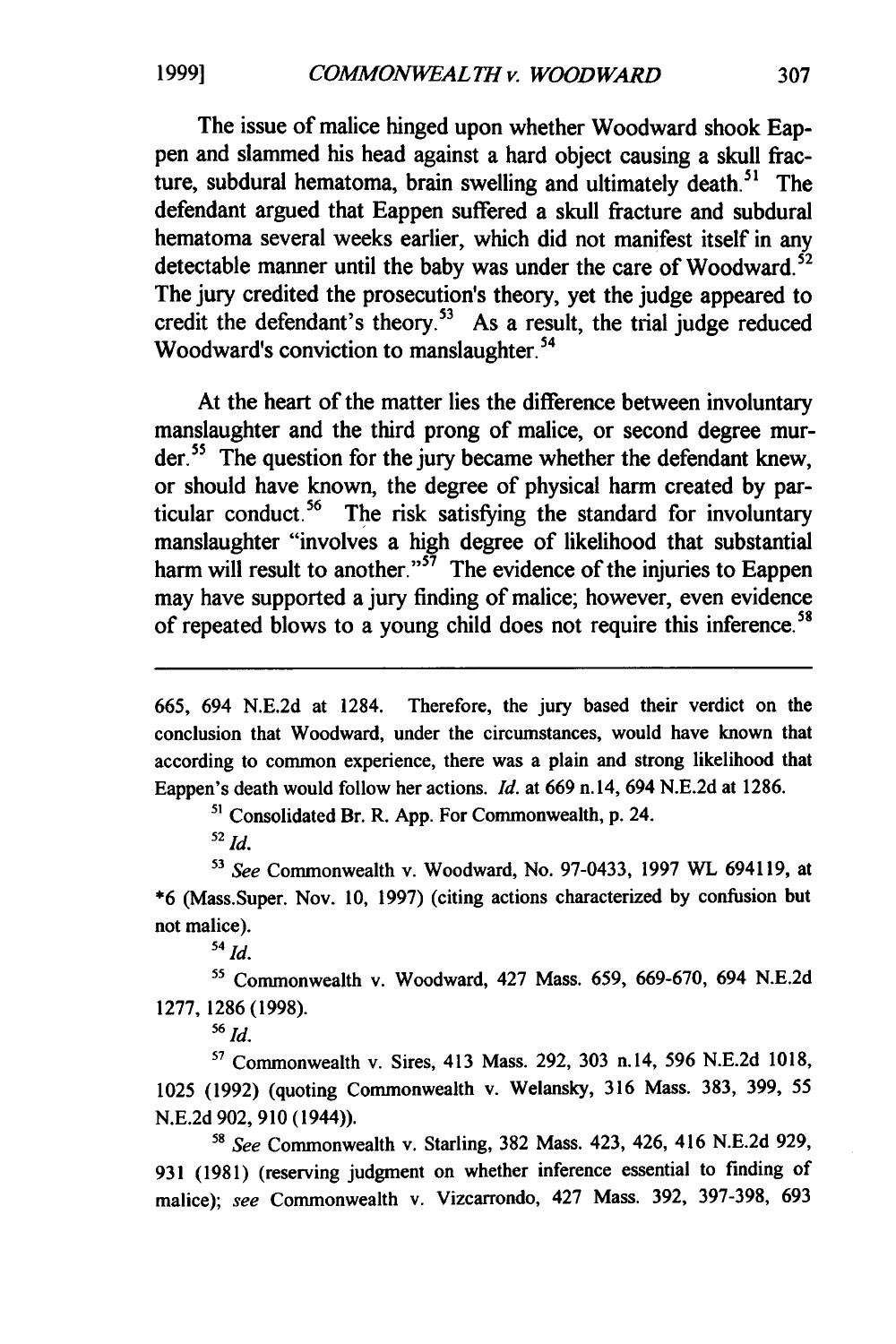Most Massachusetts cases of child battery resulting in death show a pattern of abuse, not death from a single blow.<sup>59</sup> In *Woodward*, no evidence existed of "repeated caretaker abuse."<sup>60</sup> There was no error, therefore, in the trial judge's verdict reduction under Rule **25(b)(2). <sup>6</sup> '**

The **SJC** suggests, in fact, that the trial judge could have corrected his own error of failing to give the manslaughter instruction **by** invoking his authority under Rule  $25(b)(2)$  and reducing the verdict.<sup> $62$ </sup> The judge, however, used the rule and credited another basis for reducing the verdict. $63$  Using his discretion, the trial judge credited the defense experts who suggested that Eappen had a pre-existing blood clot, and found that Woodward merely aggravated the problem, with-

**N.E.2d 677, 682 (1998)** (stating evidence must support likelihood of death for second degree murder).

5 *Cf* Commonwealth v. Day, 409 Mass. **719, 720-721, 723-726, 569 N.E.2d 397, 398,** 400-401 **(1991)** (reversing conviction based on erroneous admission of "profile" testimony); Commonwealth v. Hutchinson, **395** Mass. **568, 573-575,** 481 **N.E.2d 188, 192-193 (1985)** (describing repeated abuses preceding death).

**<sup>60</sup>**Commonwealth v. Woodward, 427 Mass. **659, 670,** 694 **N.E.2d 1277, 1286 (1998).**

**<sup>61</sup>***Id.* at **670, n.17.**

Where there was no evidence in this case of repeated caretaker abuse, the judge did not abuse his discretion in concluding that the jury verdict of murder was not proportionate with convictions in other cases, including those cases resulting in convictions of manslaughter rather than murder." **See** Gaulden, *supra* at **556,** 420 **N.E.2d 905** (deciding whether jury verdict "mark**edly** inconsistent" with verdicts returned in similar cases appropriate consideration in deciding rule **25(b)(2)** motion).

**Id.** at **670-71.**

**<sup>62</sup>***See id.* at **671.** Speculating what the judge may have considered, the **SJC** noted the judge could conclude that a verdict of manslaughter was more "consonant with justice" than allowing the murder verdict to stand. *See* Commonwealth v. Woodward, 427 Mass. **659, 671,** 694 **N.E.2d 1277, 1287 (1998)** (quoting Commonwealth v. Keough, **385** Mass. 314, **320,** 431 **N.E.2d 915, 919 (1982)** in turn quoting Commonwealth v. McCarthy, **375** Mass. 409, 416, **378 N.E.2d** 429, 433 **(1978)).**

**63** *Woodward,* 427 Mass. at **671.**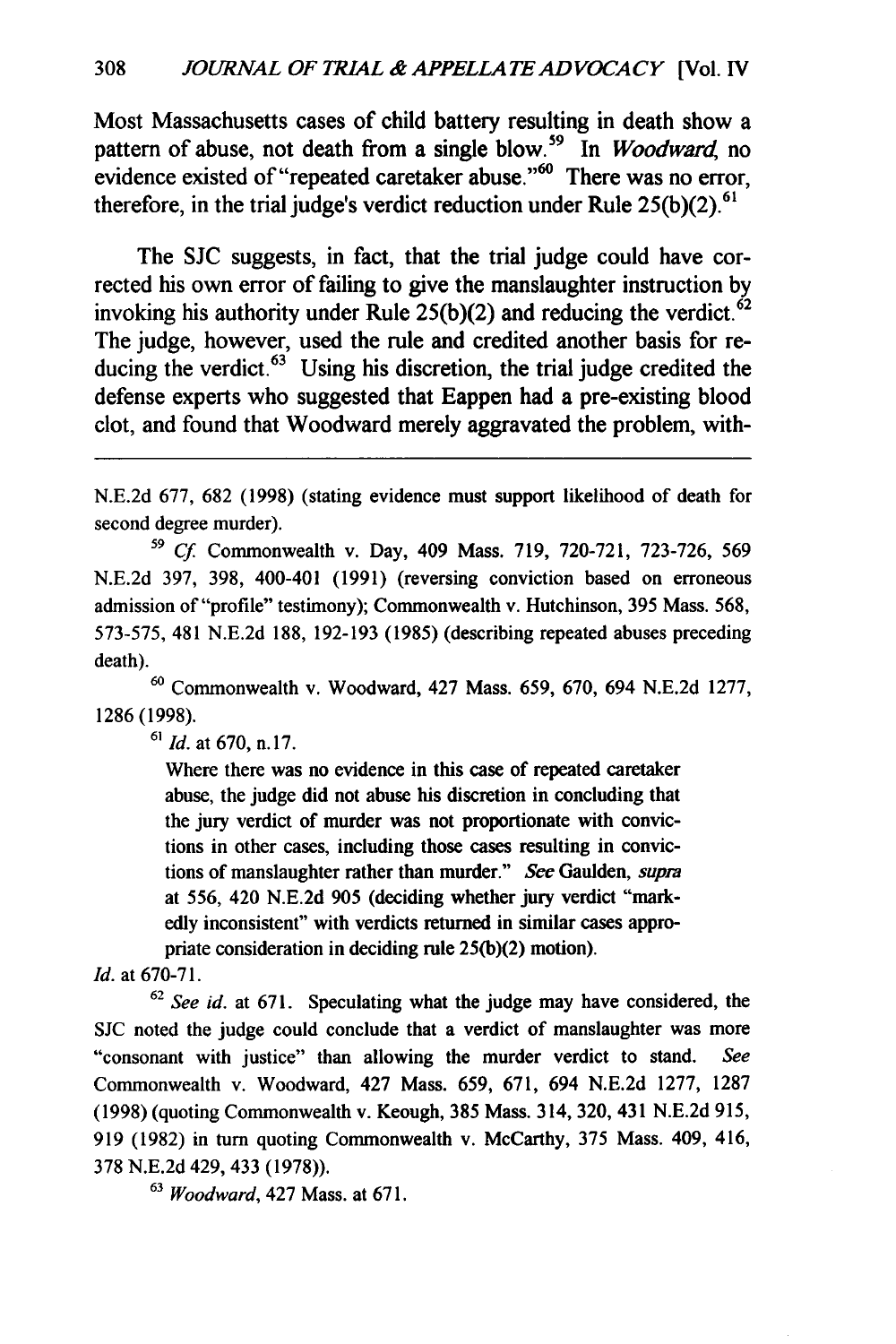**1999]**

out malice, leading to Eappen's death.<sup>64</sup> In effect, the judge independently weighed the evidence as if he received the manslaughter instruction, and determined that a manslaughter verdict "comports more closely" with justice.<sup>65</sup>

#### IV. **CONCLUSION**

"The search is not for justice, but rather for that rare collection of circumstances, the grave failure of justice."<sup>66</sup> In *Woodward*, the trial judge invoked the rarely used power under **MRCP 25(b)(2)** to prevent a grave failure of justice.<sup> $67$ </sup> The failure of justice can be an elusive concept that is not easily identifiable.<sup>68</sup> The jury's verdict in *Woodward* constituted a failure of justice because the evidence did not support a verdict of second degree murder. The jury's verdict, therefore, led to results so palpably wrong that it shocked the moral sense.<sup>69</sup> Rule 25(b)(2) recognizes that our criminal justice system is not perfect, and judges and juries are human. The rule draws its strength from its vagueness, making it difficult to specifically identify

<sup>65</sup>*See* Commonwealth v. Woodward, 427 Mass. **659, 671,** 694 **N.E.2d 1277, 1287** (quoting Commonwealth v. Keough, **385** Mass. 314, **320,** 431 **N.E.2d 915, 919 (1982)** in turn quoting Commonwealth v. McCarthy, **375** Mass. 409, 416, **378 N.E.2d** 429, 433 **(1978)).** The Commonwealth objected to the judge's reasons for reducing the verdict to manslaughter because his "unparticularized finding that the defendant was 'a little rough' with the baby fails **...** altogether to describe an act which has a high degree of likelihood that substantial harm would result." Woodward, No. **97-0433, 1997** WL 694119, at **\*6** (Mass. Super. Nov. **10, 1997).** The **SJC** did not find, however, that the judge made a "finding" that Woodward was only "a little rough" in handling Eappen. *Woodward,* 427 Mass. at **671,** n.18, 694 **N.E.2d** at **1287.** The **SJC** notes that judge relied on Woodward's own testimony suggesting a range of possible force with which she may have handled Eappen, from which the fact finder could draw various conclusions. *Id.*

**<sup>66</sup>**Commonwealth v. Woodward, No. **97-0433, 1997** WL 694119, at **\*7** (Mass. Super. Nov. **10, 1997).**

**<sup>67</sup>**427 Mass. **659,** 694 **N.E.2d 1277 (1998).**

**<sup>68</sup>***See infra.* note 12 (defining failure of justice).

<sup>64</sup>*Id.*

 $^{69}$   $Id.$